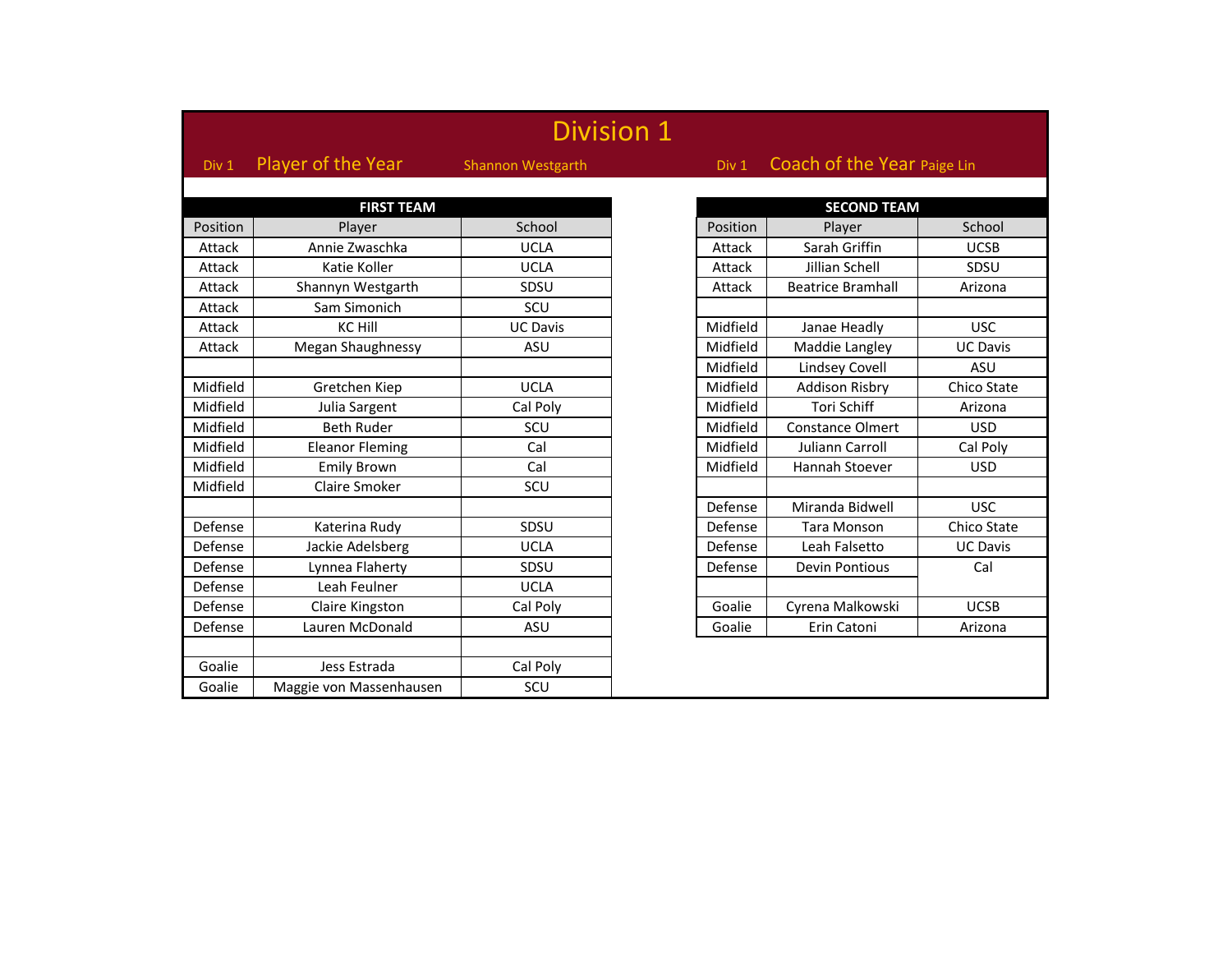| <b>Division 2</b> |                         |                       |  |                    |                                  |                     |
|-------------------|-------------------------|-----------------------|--|--------------------|----------------------------------|---------------------|
| Div 2             | Player of the Year      | <b>Brianna Healy</b>  |  | Div 2              | Coach of the Year Katie Williams |                     |
|                   |                         |                       |  |                    |                                  |                     |
|                   | <b>FIRST TEAM</b>       |                       |  | <b>SECOND TEAM</b> |                                  |                     |
| Position          | Player                  | School                |  | Position           | Player                           | School              |
| Attack            | Alexandra Kyte          | Concordia             |  | Attack             | <b>Celine Rios</b>               | Concordia           |
| Attack            | Kelsey Wood             | <b>Grand Canyon</b>   |  | Attack             | Meghan Payne                     | Grand Canyo         |
| Attack            | Martina Lange           | Nevada - Reno         |  | Attack             | Courtney Sando                   | Sonoma St.          |
| Attack            | Kathryn Carpenter       | Northern Arizona      |  | Attack             | Ericka Brown                     | <b>Biola</b>        |
| Attack            | Marina Sandoval         | <b>CSU San Marcos</b> |  | Attack             | Sena Kimura                      | <b>UNLV</b>         |
|                   |                         |                       |  | Attack             | Sarah Baek                       | <b>UNLV</b>         |
| Midfield          | Victoria Peleras        | Concordia             |  | Attack             | Emilie Noyola                    | San Jose St.        |
| Midfield          | Alexis Ortt             | <b>Grand Canyon</b>   |  | Attack             | Nina Fang                        | UC Irvine           |
| Midfield          | <b>Brianna Healy</b>    | <b>Grand Canyon</b>   |  |                    |                                  |                     |
| Midfield          | Stevie Siluano          | Concordia             |  | Midfield           | Julia Donlon                     | Pepperdine          |
| Midfield          | Satomi Takahashi        | <b>UNLV</b>           |  | Midfield           | Alyssa Tan                       | <b>Biola</b>        |
| Midfield          | Monica De La Cruz       | <b>UNLV</b>           |  | Midfield           | Rosa Martinez                    | <b>CSU Fullerto</b> |
| Midfield          | Saffron Earle           | CSU Long Beach        |  | Midfield           | Breanika Schwenkler              | CSU Long Bea        |
| Midfield          | Emma Kirker             | <b>CSU San Marcos</b> |  | Midfield           | Demi Greiner                     | <b>UC San Dieg</b>  |
| Midfield          | Kendall Walker          | UC Irvine             |  | Midfield           | Ashley Beghtol                   | Northern Arizo      |
| Midfield          | Michaela Juels          | <b>UC San Diego</b>   |  | Midfield           | Megan Abcede                     | San Jose St.        |
| Midfield          | Maggie McGoldrick       | Nevada - Reno         |  | Midfield           | <b>Erin Crowley</b>              | CSU Long Bea        |
| Midfield          | Natalie Bradley         | Pepperdine            |  |                    |                                  |                     |
| Midfield          | Kaylee Crivello         | CSU San Marcos        |  | Defense            | <b>Brooke Smailes</b>            | Nevada - Rer        |
|                   |                         |                       |  | Defense            | Marissa Rillo                    | CSU San Maro        |
| Defense           | <b>Emily Cabuling</b>   | Concordia             |  | Defense            | Izzy Zikakis                     | Pepperdine          |
| Defense           | Lena Bacon              | <b>UC Santa Cruz</b>  |  | Defense            | Catherine Cheng                  | <b>CSU Fullerto</b> |
| Defense           | Sophia Hampp            | <b>UC</b> Irvine      |  |                    |                                  |                     |
| Defense           | Laura Darken            | UC San Diego          |  | Goalie             | Katie Jacobs-Romero              | Sonoma St.          |
| Defense           | Madison Magoon          | <b>Grand Canyon</b>   |  | Goalie             | Kellie Kolnes                    | UC Santa Cru        |
|                   |                         |                       |  |                    |                                  |                     |
| Goalie            | Maria Fernanda McCavitt | UC San Diego          |  |                    |                                  |                     |
| Goalie            | <b>Caitlin Paine</b>    | <b>Grand Canyon</b>   |  |                    |                                  |                     |
| Goalie            | Donna Giovannetti       | Nevada - Reno         |  |                    |                                  |                     |

Grand Canyon

CSU Fullerton **CSU Long Beach** UC San Diego Morthern Arizona San Jose St. **CSU Long Beach** 

Nevada - Reno CSU San Marcos

CSU Fullerton

**UC Santa Cruz**